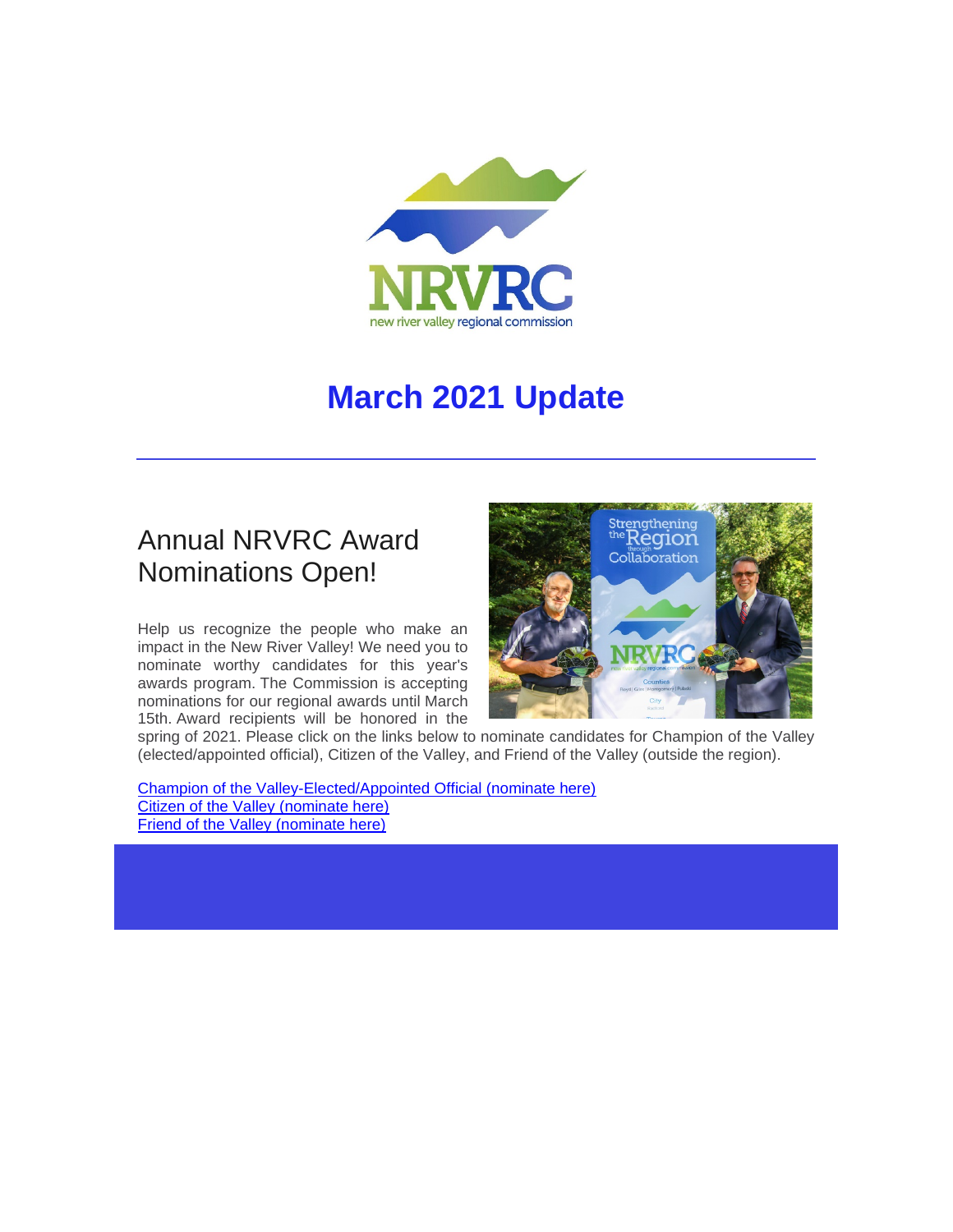### [Continue Reading](http://r20.rs6.net/tn.jsp?f=001se7Yy8TK-d0jbdaLbGGxD7a-vk57mxP7J4WXu5o4EO-76OQd2Rz81wx9S1Ubo_qgI76kWEgnShWo9vIGmKA59rf3LpGKKE-12WCEe9v4nAX3wQ_PuG6tNmYkFVgdyW3s7HQFgkDCWg7NlQhA4GpdaP2PAy_B0u6mFmgy7aivG0K_xIIS3DMMAX2nTWerUefb&c=ytZcPIbFmloYmloj5NDax3BWtU_jXuTcvidkXq2ztUsCzzAN5-9NIw==&ch=6BdoQi3kPvQJBc2qdvSVdSdK1CKhy4LrdkRtVW0YyHlsVlAXVMtixA==)



## Regional Commission continues to add capacity during pandemic response

As the New River Health District approached Phase 1b of the COVID-19 vaccine rollout in early January, the Commission convened the local government managers and members of the NRV Public Health Task Force to discuss logistics associated with the increased vaccination efforts. In order to assist with the large volume of questions and scheduling of vaccines, the Commission offered to coordinate a dedicated call center for vaccinations. Within two business days a New River Valley call center was launched with 10 phone lines staffed by volunteers seven days a week from 9:00am to 6:00pm. It was the first vaccine call center in the state and as a result, calls came in rapidly from Virginia Beach to Lee County seeking information about vaccines. The in-bound call volume was so high the system was adjusted to allow an increase from 50 calls per minute to 100. The call center hours have been modified recently with the state call center launch and now operates Monday-Friday 9:00-6:00 and Saturdays 9:00-3:00 with a focus on scheduling residents vaccination appointments.